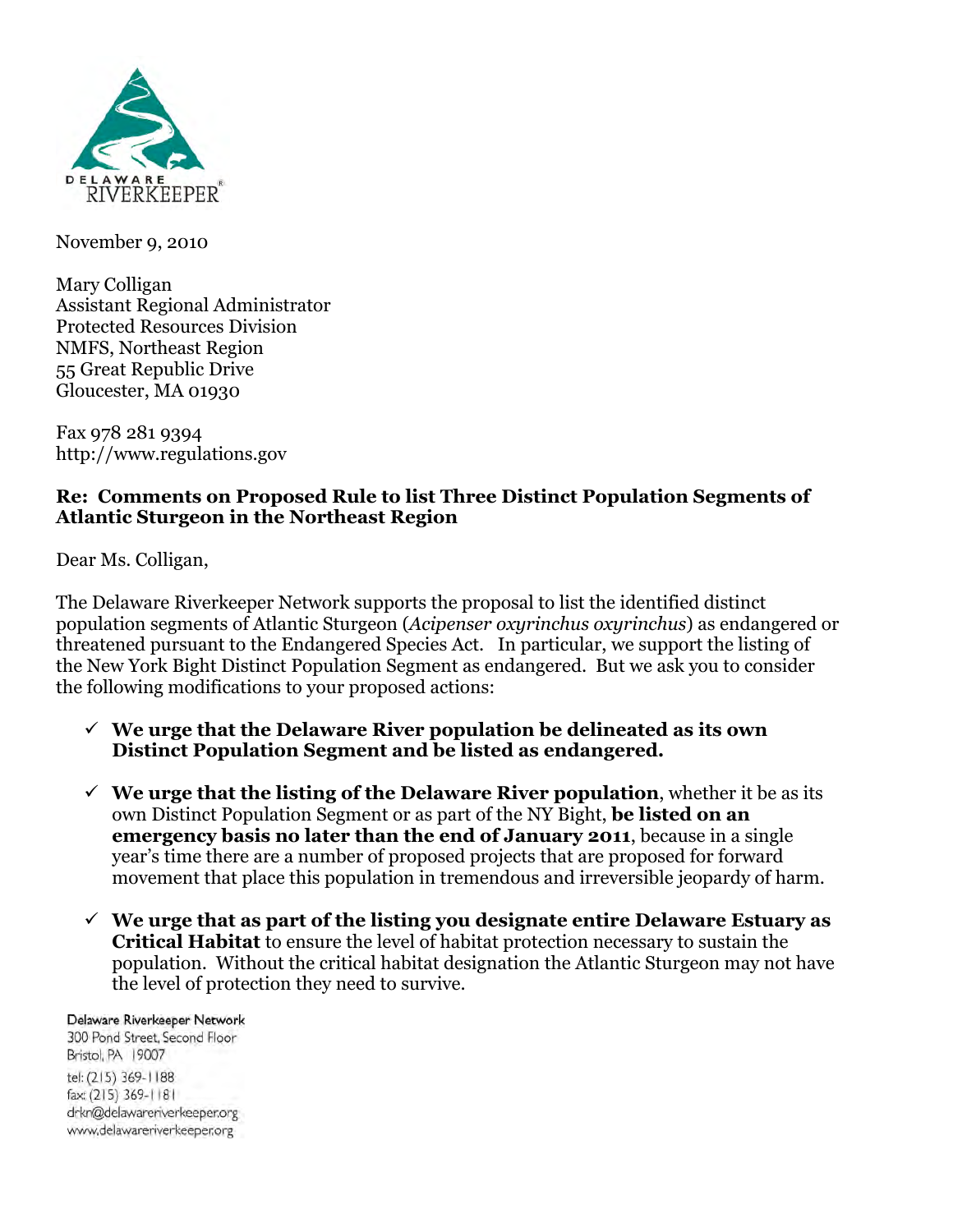#### **The Delaware River is home to a genetically distinct population of Atlantic Sturgeon and these must be identified and protected as an independent Distinct Population Segment.**

Study has demonstrated that there exists a distinct population of Atlantic Sturgeon that is unique only to the Delaware River. Although, many of the juveniles found in the Delaware River are likely not from this genetic stock – i.e. Atlantic Sturgeon spawned in other river systems are using the Delaware as nursery habitat – there is genetic evidence that there exists a specific Delaware River haplotype, i.e. a Delaware River-specific genetic line. According to scientific study, Haplotype A5 is private to the Atlantic sturgeon of the Delaware River. We submit for the record scientific studies/findings that substantiate this assertion.

New information is also emerging that there are known to be at least 5 different mothers from this unique genetic line that are spawning in the Delaware River. It is significant that there are known to be at least 5 because it shows an ongoing contribution to the genetic line by more than one. But 5 is also not that large a number and so this new information fuels the need for quick and significant protections to ensure that the number of mothers contributing to the genetic diversity of the Haplotype A5 line are not just protected but are allowed to increase so as to strengthen the future viability of this genetically unique population of Atlantic Sturgeon found here in the Delaware River.

The Endangered Species Act encourages listing of distinct population segments (DPS) of species in order to ensure conservation of genetic diversity. DPS is based on population discreteness and their significance to the species. The Delaware River has its own distinct genetic line; it is unique, different and distinct from all other Atlantic Sturgeon. As such, under the law, it should be protected from extinction in its own right, regardless of the listing of other Atlantic sturgeon population segments.

**The Delaware River population of Atlantic Sturgeon is on the brink of extinction and should be listed as federally endangered in its own right. To lump the Delaware River and Hudson River populations together gives a dramatically inaccurate picture of the health of our Delaware River population and may deny them the level of protection needed to avoid extinction.**

Grouping the Delaware River population with the Hudson River population of Atlantic sturgeon, as has been proposed in the listing petition, fails to provide an accurate reflection of the status of the Delaware River population and would fail to provide the appropriate level of protection. While the Hudson River population has remained relatively robust throughout the 20th century, the Delaware River population was almost completely extirpated by around 1900 and has demonstrated little recovery since that time. The Hudson and Altamaha "are presumed to have the healthiest Atlantic sturgeon subpopulations within the United States." By comparison, the Delaware River, genetically unique stock, is among those in the worse shape. And while the Hudson River population of Atlantic sturgeon is characterized by some as growing, the Delaware River population is shrinking.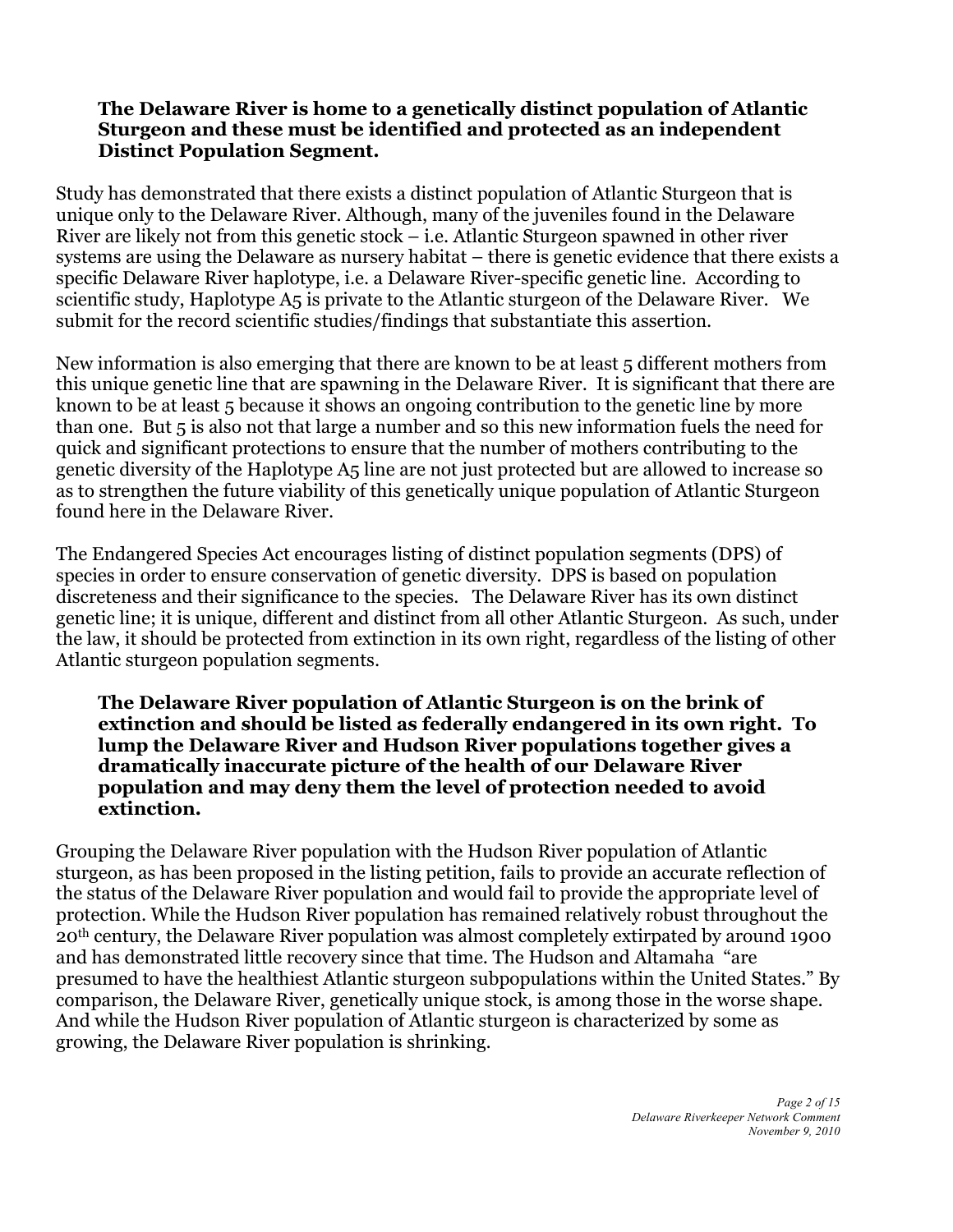According to NMFS, the abundance estimate for Atlantic sturgeon belonging to the NY Bight DPS is 870 spawning adults per year for the Hudson River population. NMFS has characterized the Hudson as one of two rivers nationwide that are believed to have the healthiest Atlantic sturgeon populations today. All other rivers are predicted to have fewer than 300 spawning adults; in the case of the Delaware it is believed by some expert that there are fewer than 100 spawning. If the Delaware population is lumped in with the Hudson River population there is an appearance that the population is much healthier than in fact it is; the Hudson River figures would bootstrap up the Delaware River figures.

By lumping the Delaware River stock in with the Hudson River stock we are actually giving the Delaware River population a lesser level of protection than it needs or is entitled to. The level of protection, and the long term need for protection, may be deemed lesser for the Delaware River population when included with the Hudson River population because when looked at on average, as a whole, the Delaware River population looks to be in a healthier state than it in fact is. Thus including it as part of the NY Bight, rather than as it's own DPS, will reduce the level of protection provided the Delaware River population, to its long-term detriment and possible extirpation.

**The Delaware River population of Atlantic Sturgeon faces an array of threats and harms from federally permitted/approved projects that are on a trajectory for fast implementation. An "endangered," listing and critical habitat designation, provided on an emergency basis, put in place before the end of January 2011, is critical for preventing and/or minimizing impending harm to the Delaware River population of Atlantic Sturgeon.**

An endangered listing decision for the Delaware River population, whether as its own DPS or as part of the NY Bight DPS, must be done on an emergency basis and at a minimum be made before the end of January, 2011. It is believed that the State of Delaware will be making its final permitting decision for the Delaware Deepening, specifically identified by NMFS as a major threat to the Atlantic sturgeon population of the Delaware River and therefore the NY Bight, sometime in the month of February. In order to ensure that the "endangered species" designation be granted at a time when it will inform this permitting decision-making, it needs to be completed before that final decision is made and issued.

Furthermore, there are a number of projects on the fast track for implementation that have the potential to significantly affect the Atlantic Sturgeon of the Delaware River. Emergency listing is necessary in order to ensure these projects do not move forward without full consideration of their effects on the Atlantic sturgeon of the Delaware River. Projects include:

- $\checkmark$  Delaware Deepening
- $\checkmark$  Southport River fill project
- $\checkmark$  Airport expansion project
- $\checkmark$  Natural gas drilling using hydraulic fracturing in the Upper Delaware and Schuylkill River watersheds and the Delaware River Basin Commission's Flexible Flow Management Plan
- LNG Crown Point project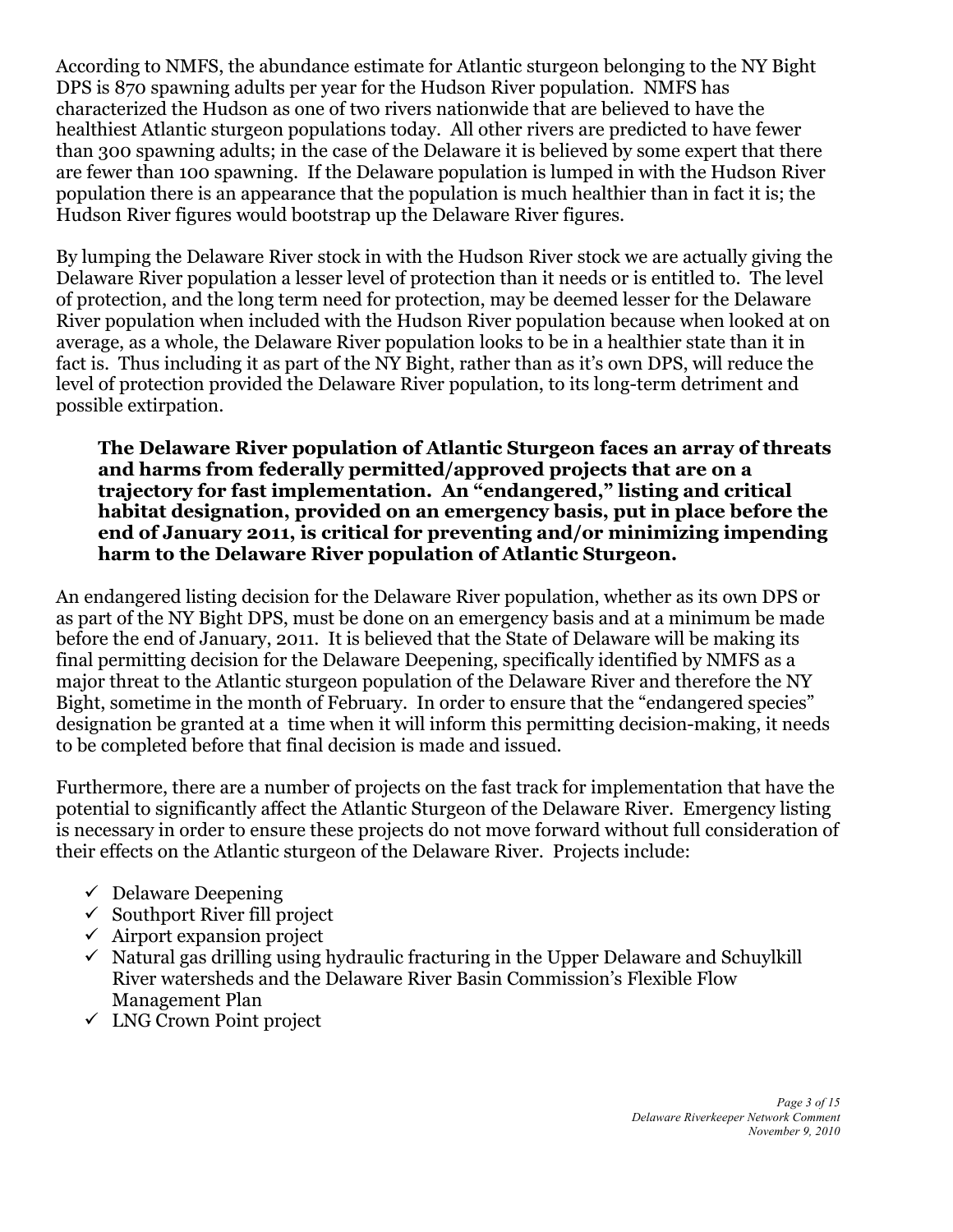# *Harms Posed by the Delaware Deepening*

Dredging of river systems significantly affects aquatic ecosystems in a way that is harmful to Atlantic sturgeon. These are among the effects that the Army Corps of Engineers' proposed Deepening Project will have for the Delaware River population of Atlantic sturgeon:

- $\checkmark$  Dredging activities remove, disturb, dispose of and re-suspend river sediments, modifying the river bottom substrate and impacting the community of benthic microfauna,
- $\checkmark$  Dredging operations can remove or bury organisms and destroy benthic feeding areas,
- $\checkmark$  Dredging operations can create noise and disturbance, and can disrupt spawning migrations,
- $\checkmark$  Dredging activities can re-suspend contaminants, affect turbidity and siltation, and deposit fine sediments in spawning habitats.
- $\checkmark$  Dredging activities alter the hydrodynamic regime, alter physical habitats, and create the loss of riparian habitat.

In addition,

- $\checkmark$  Reach B of the Deepening Project is likely to have particularly significant impacts on the Atlantic sturgeon through both direct take and indirect take. Reach B is located near Marcus Hook, PA, and will construct a two-space anchorage to a depth of 45 feet. (*Army Corps 2009 Environmental Assessment<sup>1</sup> (EA) at 16.)* The Deepening Project's activities proposed for Reach B, namely rock blasting approximately 77,000 cubic yards and hydraulic and hopper dredging, pose significant threats of killing Atlantic sturgeon directly as well as destroying essential habitat, including spawning habitat, and degrading water quality.
- $\checkmark$  The Army Corps has not provided needed/recommended assurances regarding the protection of Atlantic sturgeon during construction of the Deepening Project. Specifically, the Army Corps noted in its 2009 EA:

To protect Atlantic sturgeon, the Delaware Basin Fish and Wildlife Cooperative has recommended various windows for hopper dredging, cutterhead pipeline dredging, bucket dredging and blasting. All of these windows will be met during construction of the deepening project except for hopper dredging in Delaware Bay. In Delaware Bay (mouth to River mile 32) ["Reach E"] the Cooperative recommends restricting hopper dredging between 1 June and 30 November. Because of a competing restriction with over wintering blue crab it is not possible to observe this restriction.

EA at 140.

 $\overline{a}$ 

<sup>1</sup> The Delaware Riverkeeper Network, representing a coalition of environmental groups, as well as the New Jersey Department of Environmental Protection have brought suit against the Army Corps in federal district court in New Jersey challenging, inter alia, the sufficiency of this Environmental Assessment both procedurally and substantively under the National Environmental Policy Act.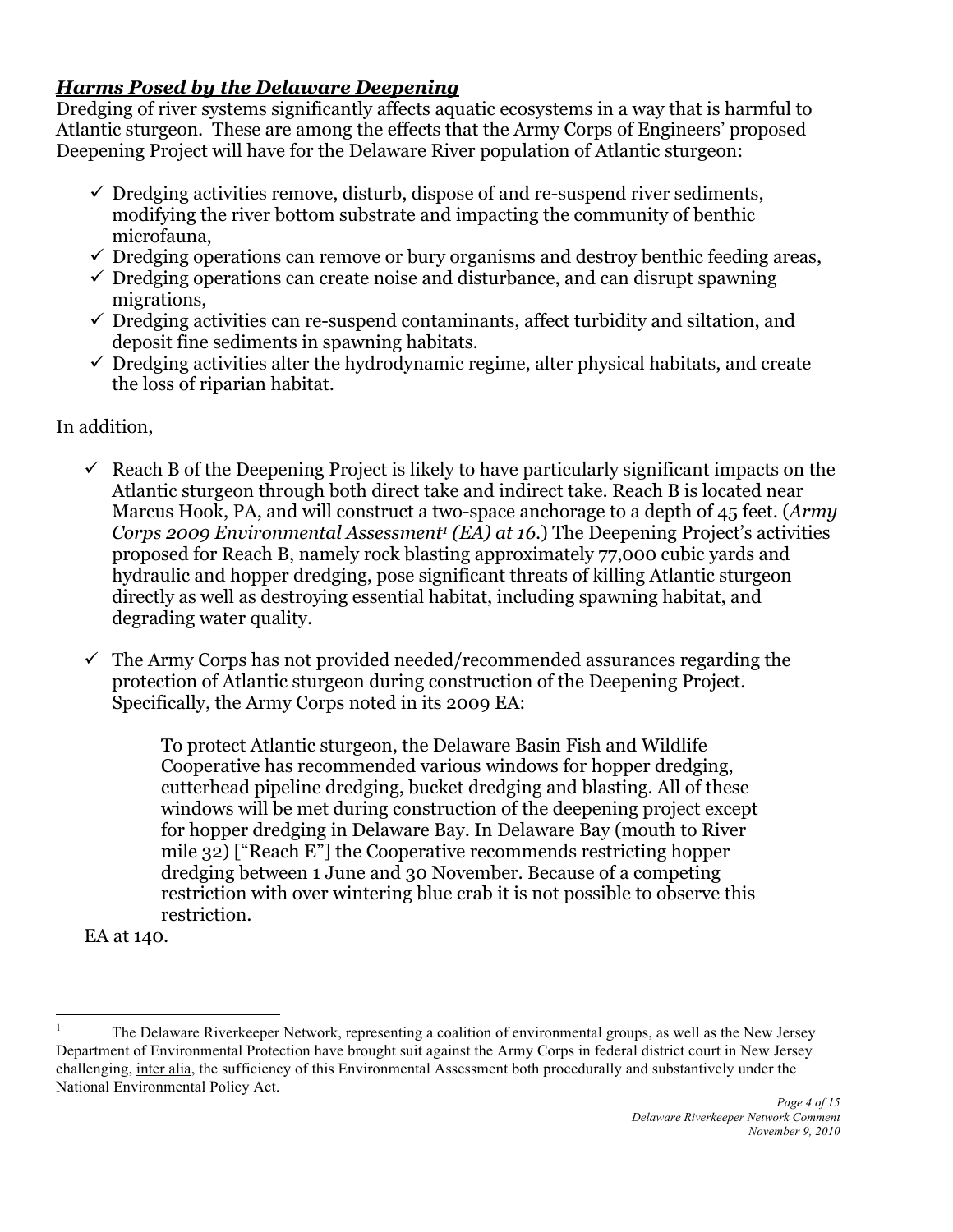$\checkmark$  Furthermore, the Deepening project will move the salt line further up River. The increased saltwater intrusion resulting from deepening the River would continue to reduce the amount of spawning habitat available to the Atlantic Sturgeon with unknown affects.

# Direct Take and Habitat Destruction by Blasting:

Despite Army Corps claims to the contrary, studies and data suggest the rock blasting required for the proposed Delaware River Deepening project could significantly jeopardize the population of federally endangered Shortnose sturgeon as well as the Atlantic sturgeon in the Delaware Estuary. After years of asserting that sturgeon would not be present at Marcus Hook during blasting the Army Corps has finally been forced to admit that is not in fact the case (*see May 21, 2010 letter from Army Corps to DNREC – "The Philadelphia District recognizes that sturgeon, including juvenile Atlantic sturgeon, utilize this area year round and it is not possible to time dredging or rock blasting activities to avoid their presence.")*

According to the NJ Division of Fish &Wildlife, "The spawning area for Atlantic sturgeon … may well be the rock outcropping at Marcus Hook that will have to be blasted".

The September 2005 Army Corps commissioned study titled "*Delaware River Adult and Juvenile Sturgeon Survey, Winter 2005*" acknowledges that:

"little is known regarding the occurrence and distribution of juvenile Shortnose sturgeon in the Delaware River." "While blasting in the winter months should protect most fish species that use the Delaware River in the spring and warmer months, Atlantic sturgeon (*Acipenser oxyrinchus*) and Shortnose sturgeon (*Acipenser brevirostrum*) may be susceptible to blasting mortality if they use the Marcus Hook area during winter." *(Versar Inc. prepared for the Army Corps of Engineers, Delaware River Adult and Juvenile Sturgeon Survey, Winter 2005, September 2005)*

In fact, during this study, Sturgeon were observed near the Marcus Hook area during the winter time frame when they would be at risk from planned deepening activities including blasting. The DRBC agrees with this assessment of the report:

"Specifically, the 2005 study suggests that sturgeon are present at Marcus Hook and Trenton during winter months, as opposed to being present only during migration, and that sturgeon may be less likely to avoid a working dredge or blasting than previously believed."

Additionally, while the study did find more sturgeon located upriver than down, sturgeon were observed near the Marcus Hook area during the winter time frame at issue – the study determined that the relative sturgeon density in the Marcus Hook area was .005 fish per 100 meters thereby suggesting "that sturgeons are more dispersed in the Marcus Hook region of the Delaware River" than upstream. The study included amongst its conclusions:

"Although the video survey data suggests that large aggregations of sturgeon do not exist in the blasting area, impacts to even a small number of Shortnose or Atlantic Sturgeon may not be acceptable to fisheries agencies." *(Versar Inc.*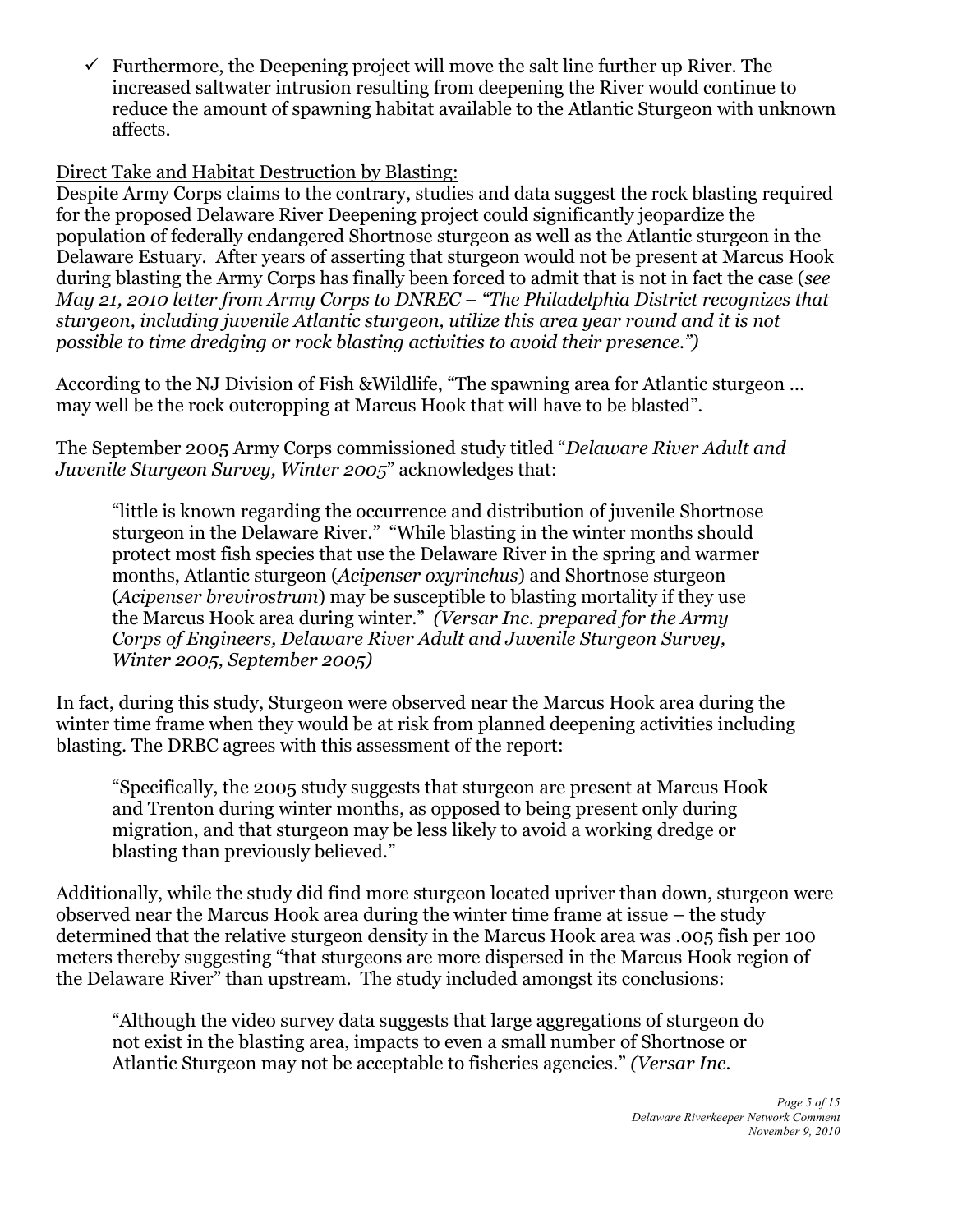*prepared for the Army Corps of Engineers, Delaware River Adult and Juvenile Sturgeon Survey, Winter 2005, September 2005)*

It is important to note that this study was based on one winter's data and so the language attempting to minimize use of this reach of the River by Atlantic sturgeon, in light of all other research and expert opinion out there, does not hold great weight – what is most important is that it was proven Atlantic sturgeon will be found in the blast zone when blasting happens

While the study discusses concepts for deterring sturgeon from entering the blasting zone during the critical period, the report concluded:

"At present, there is no 'out-of-the box' behavioral deterrent system for excluding sturgeon from an underwater blasting area." *(Versar Inc. prepared for the Army Corps of Engineers, Delaware River Adult and Juvenile Sturgeon Survey, Winter 2005, September 2005)*

#### Biological Windows Ignored

NMFS expressed concerns about impacts to Atlantic Sturgeon in its April 16, 2009 letter to the Army Corps on the Kelly Island and Broadkill Beach elements of the Deepening project:

"we are concerned that the deepening of the channel below river mile (RM) 32, and the construction of the Kelly Island and Broadkill Beach projects are scheduled during months that Atlantic sturgeon may be present in the project area and when the Delaware River Fish and Wildlife Management Cooperative has recommended that hopper dredges not be used. … given the critically low population of Atlantic sturgeon in the Delaware River and the potential for the species to be listed as threatened or endangered in the near future, the ACOE should adhere to the recommended seasonable dredging restriction for hopper dredging below RM 32, and not dredge from June 1 to November 30."

The Army Corps' response to this concern is that it will have observers who will monitor when harms are inflicted upon Atlantic Sturgeon during the work of the deepening project. Such monitoring will do nothing to protect the Atlantic sturgeon from harm and is not an appropriate response to the concerns of NMFS, NJDEP, the Delaware Riverkeeper Network and others for a species so unique and at such critically low levels in our River.

## Dumping at Buoy 10

The disturbance of benthic fauna, elimination of deep holes and alteration of rock substrates have been identified as of particular concern for Atlantic sturgeon. Atlantic sturgeon are substrate-dependent and as such have been shown to avoid soil-dumping grounds. The spoil disposal planned for Buoy 10 that is part of the deepening project would therefore be a concern for Atlantic sturgeon that we have not been considered or analyzed by the Army Corps for the deepening project.

## Take by Dredging Operations

Study has also shown that Atlantic sturgeon avoid areas where dredging operations are taking place. In addition, hydraulic dredging can entrain Atlantic sturgeon, taking them up into the dredge drag-arms and impeller pumps resulting in death.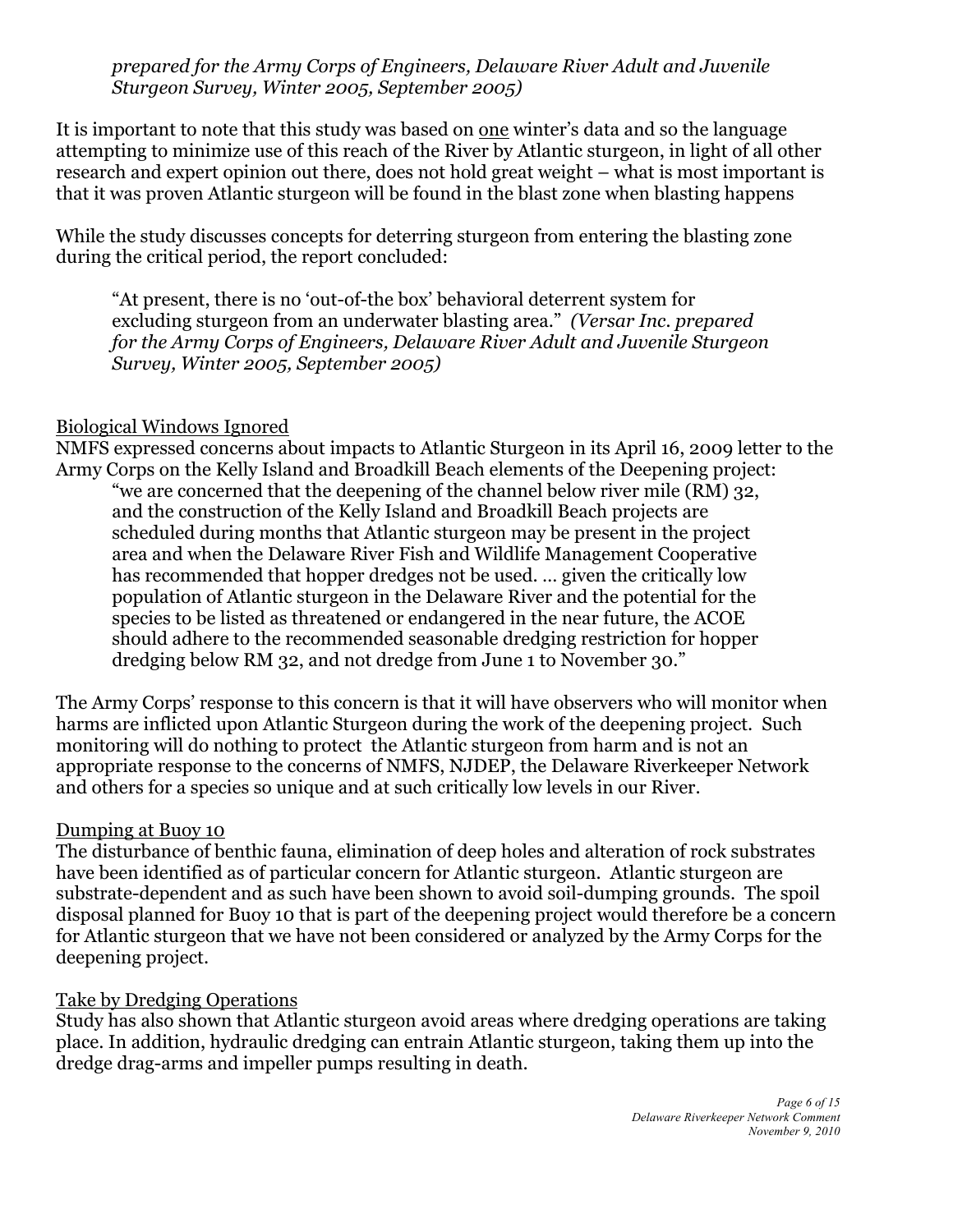# Diminishing Spawning Habitat

The Deepening project threatens spawning habitat for the Delaware River Atlantic sturgeon in a number of ways, including by blasting the rock ledge where spawning is believed to take place, and by decreasing the reaches of the River available for spawning as the result of salt water intrusion.

The current spawning areas for the Atlantic Sturgeon in the Delaware Estuary remain little known, although data demonstrates that spawning is occurring. Atlantic Sturgeon in general are believed to spawn in the flow water that is between the salt front and the fall line of the major river systems they spawn in. Spawning requires freshwater and a hardbottom substrate. Research is indicating that suitable spawning habitat may exist between Marcus Hook (RM 125) and Tinicum Island. Because of the availability of freshwater and hard-bottom substrates, potential spawning habitat is also believed to exist between Marcus Hook and Trenton.

Deepening of the Delaware River main channel and its maintenance dredging has increased the tidal range of the Delaware Estuary (See attached DiLorenzo et al., *Dredging Impacts on Delaware Estuary Tides*, Estuarine and Coastal Modeling III, Proceedings of the 3rd International Conference, Sept 1993 & *Anthropogenic Influences on the Morphology of the Tidal Delaware River and Estuary: 1877-1987*, by David R. Walsh, thesis for Master of Science in Marine Studies, Summer 2004). Consumptive use and water diversions up river have reduced freshwater flows. The combination of increased tidal fluctuation and reduced freshwater flows has caused saltwater to intrude into the freshwater-tidal reach of the estuary, depriving the Atlantic Sturgeon of freshwater habitat important for spawning. Ongoing dredging continues to change salinity and bottom habitats in a way that adversely affects the Atlantic Sturgeon and its habits. It is already believed that there may be a move up river as the result of increased saltwater intrusion. The proposal to deepen the Delaware River's main channel from 40 to 45 feet will exacerbate these conditions – moving the salt line even further up river and so further shrinking the available spawning grounds for the Atlantic Sturgeon.

According to the NJ Division of Fish & Wildlife "The spawning area for Atlantic sturgeon … may well be the rock outcropping at Marcus Hook that will have to be blasted" as part of the deepening project. *(*NJDEP Briefing, Delaware River Main Channel Deepening Project, Supplemental Environmental Impact Statement (SEIS) Information, January 2007*)* The effects from the blasting, therefore, can be two-fold (1) the direct impact of harm from the blasting on sturgeon in the vicinity and (2) the unknown ramifications of physically altering this spawning habitat area, i.e. how will changing the rock outcrop affect the sturgeon in terms of their ability or willingness to use this area for future spawning?

## *Harms Posed by Southport*

The Southport Development project involves the filling in of 12.28 acres of open water (.2 of which is emergent wetlands, 1.08 acres of which is shallow water habitat, and 3.62 of which is deep water habitat); 3.75 acres of nontidal wetlands; .73 acres of a tidal drainage area; filling in an unspecified amount of floodplain lands with 3 to 4 feet of fill in order to raise the area to above the 100-year floodplain (in fact to raise it to the 200 year floodplain); dredging a 35-acre area within the River to a 40+2 foot depth; impacts to approximately 4600 linear ft of existing shoreline; the permanent loss of 1.08 acres of submerged aquatic vegetation; and having a 116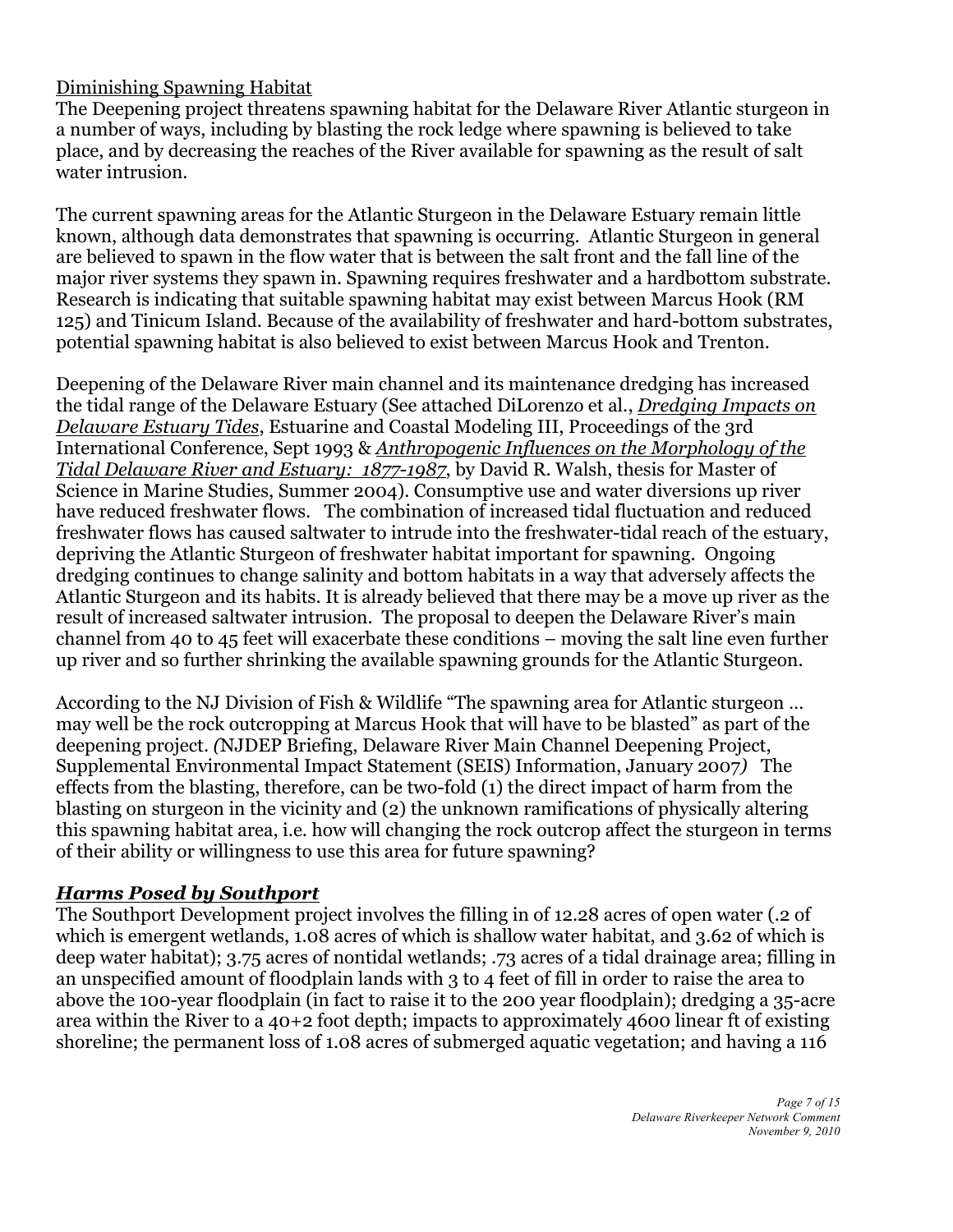acre development footprint which will necessarily be on riverside lands and result in the loss of potential terrestrial habitat.

According to the listing proposal issued by NMFS the Atlantic sturgeon range is threatened/affected among other factors by:

- $\checkmark$  dredging and
- $\checkmark$  effects to water quality including dissolved oxygen levels, water temperature, and contaminants.

Southport includes 35 acres of deepening/dredging. It also will have important water quality effects, including impacts to Dissolved Oxygen levels through removal of water celery important for contributing oxygen to the water and introducing contaminants with resuspension of sediments and through disposal in the Fort Mifflin CDF known to be a source of contaminants from the sediments disposed there.

## Dissolved Oxygen Effects

In one study, all Atlantic sturgeon exposed to oxygen levels of 3 mg/l at a temperature of 26C, when unable to otherwise access air, died. The DO criteria currently held by the DRBC for the Delaware Estuary is 3.5 mg/l. In the Philadelphia reach of the River even this low oxygen level is not always achieved. Research has shown that a combination of low dissolved oxygen, water temperature, and salinity can restrict available Atlantic sturgeon habitat and that by increasing oxygen levels the amount of habitat available can be significantly increased (13% in the Chesapeake Bay).

Southport is proposing damage/destruction to large swaths of habitat, including more than an acre of SAV dominated by wild celery. Because wild celery is a source of oxygen in this reach of the River where higher oxygen levels are needed, its effect on Atlantic sturgeon is of great concern.

## Other Water Quality Harms:

According to the US Fish and Wildlife Service, samples for sediments to be used in the Southport project demonstrate "that contaminants are leachable from the sediments at concentrations that would pose unacceptable ecological risk to aquatic organisms." This means that these sediments should only be used in areas where they will not be inundated during high water events and in a way that reduces their potential for leaching from precipitation. Considering that spoils from this project are planned to be disposed of in the Fort Mifflin CDF, there is a high potential for violating these concerns.

According to documents on the record the spoils from the Southport project are planned for the Fort Mifflin CDF. Fort Mifflin has been shown to effectively dump pollution back into the River from sediments disposed there rather than filter it out prior to discharge.

Dr. Thomas Fikslin with the Delaware River Basin Commission (DRBC) conducted a review of the overflow from confined dredge disposal areas associated with dredging projects in the Delaware estuary. Dr. Fikslin analyzed data from two existing dredge spoils disposal facilities - - Money Island and Fort Mifflin. These areas receive sediments and water from Delaware River dredge operations. Sediments settle out in the area and the water is returned to the estuary. According to Dr. Fikslin's findings, these two CDFs, independently and collectively,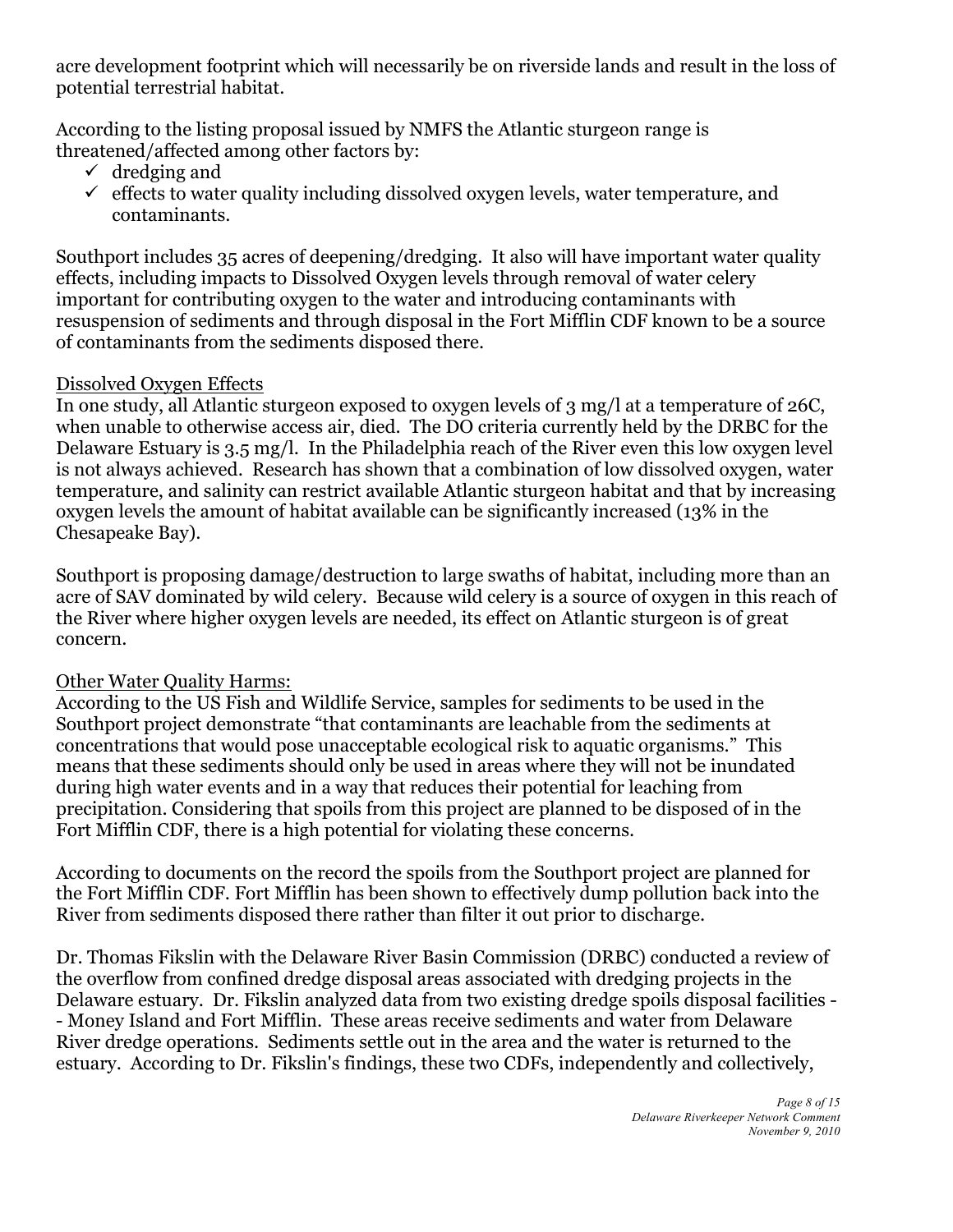are a significant source of toxic pollution to the Delaware River. The findings demonstrate that these particular facilities do not effectively remove contaminants from the discharge water that goes back into the River. Among the toxics discharged to the River during the de-watering process at these facilities are Cadmium, Lead, Copper, Zinc and total suspended solids. In some instances, the discharge concentration exceeds the DRBC's acute and/or chronic criteria, although the DRBC criteria are for dissolved metals.

For example, the following discharges were identified at the two sites:

|                   | <b>Money Island Fort Mifflin</b><br>(total) | (total) | <b>Acute Criteria Chronic Criteria</b> |         |
|-------------------|---------------------------------------------|---------|----------------------------------------|---------|
| Metals (ug/liter) |                                             |         |                                        |         |
| Lead              | 268.1                                       | 242.0   | 48                                     | 16      |
| Copper            | 229.7                                       | 76.7    | 13.3                                   | $Q_{1}$ |

According to Dr. Fikslin, the two disposal facilities are the eighth largest discharger to the estuary and in the case of lead discharge more lead than all 78 point source dischargers to the estuary combined. (See chart below)

|                        |        | Comparison of Loading to<br>Wastewater Discharges |
|------------------------|--------|---------------------------------------------------|
| 500                    |        |                                                   |
| Da <sub>y</sub><br>400 |        |                                                   |
| Kilograms per<br>300   |        |                                                   |
| 200                    |        |                                                   |
| 100                    |        |                                                   |
|                        | h      | ╱                                                 |
|                        | Copper | Cadmium<br>Lead<br>Zinc                           |
|                        |        | $\frac{7}{7}$ CDF (2)<br>Point Sources (78)       |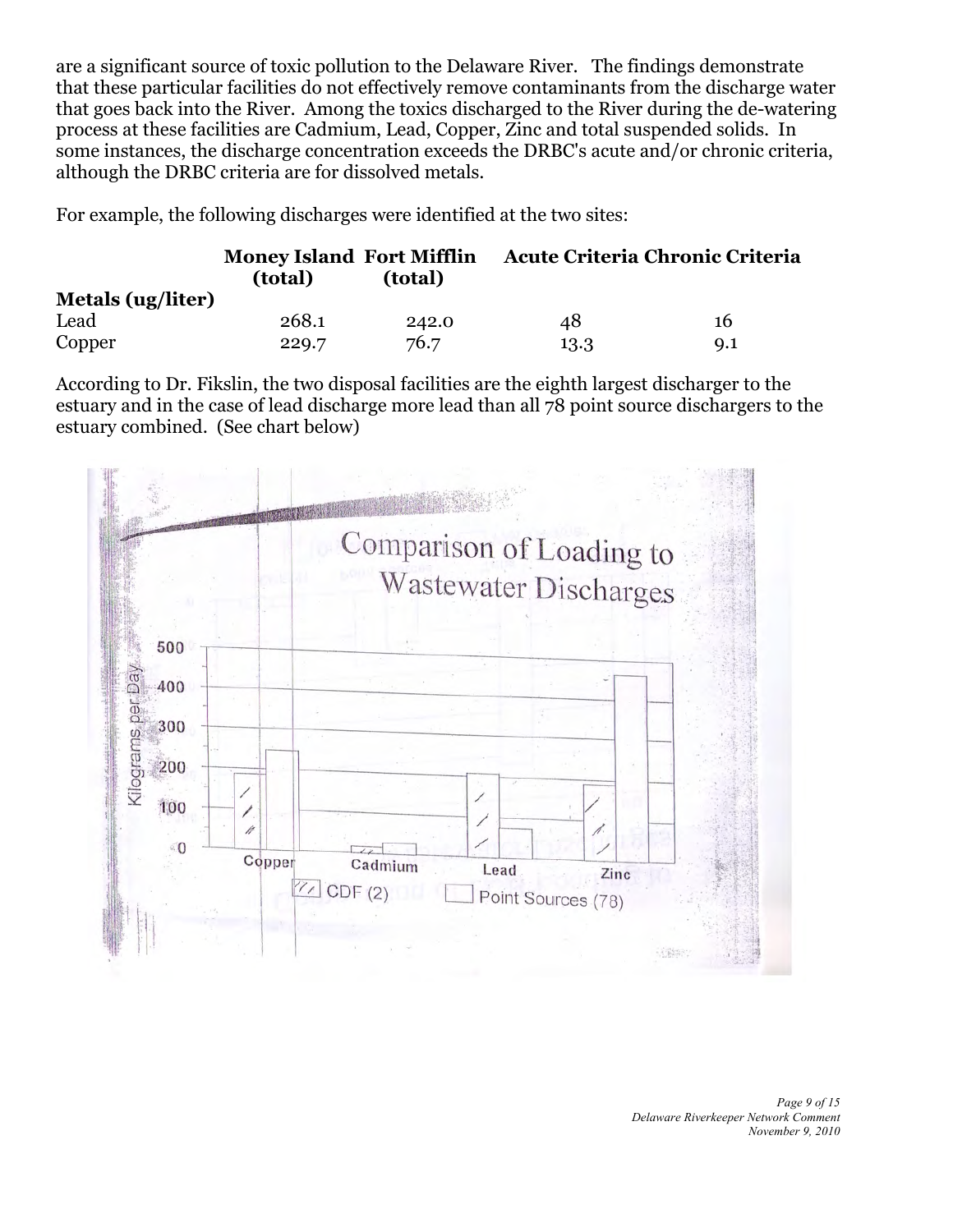*Overhead slide from Dr. Tom Fikslin Presentation Nov. 4, 1998 at DRBC offices in West Trenton, NJ*

Dr. Fikslin also found that these CDFs are a source of DDE to the River, and a potential source of PCBs that have been documented in the sediments of the estuary. According to Dr. Fikslin, his preliminary evaluation "indicates that CDFs have the potential to impact aquatic life through acute and chronic toxicity, and human health through the bioaccumulation of organic compounds such as PCBs and DDX."

This research regarding Fort Mifflin CDF operations, coupled with the findings of the USF&WS demonstrate another threat to water quality posed by Southport.

According to NMFS, additional water quality concerns from Southport include "turbidity through the resuspension of sediments into the water column from dredging and port operations" degrading water quality, lowering dissolved oxygen levels, and potentially releasing "chemical contaminants bound to the fine-grained estuarine/marine sediments." Alterations to sedimentation and wave patterns caused by vessels entering and exiting the mooring area could also increase turbidity. "Suspended sediments mask pheromones used by migratory fishes, and can smother immobile benthic organisms and demersal newly-settled juvenile fish." (NMFS 10/22/2010)

These additional water quality issues identified by NMFS and the USF&WS on the record regarding the Southport project are directly relevant to the kind of water quality concerns facing and affecting Atlantic sturgeon.

## Dredging and Construction Harms:

The proposed listing specifically identifies dredging as a factor in the destruction, modification, or curtailment of the Atlantic sturgeon's habitat and range. "Environmental impacts of dredging include direct removal or burial of organisms, elevated turbidity or siltation, contaminant resuspension, noise or disturbance, alterations to hydrodynamic regime and physical habitat, and loss of riparian habitat." 75 Fed. Reg. 61,872 (Oct. 6, 2010) at 61,882. NMFS further found:

Dredging and filling operations can impact important features of Atlantic sturgeon habitat because they disturb benthic fauna, eliminate deep holes, and alter rock substrates necessary for spawning. Deposition of dredge sediment has been shown to affect the distribution of Atlantic sturgeon. Dredging can also result in direct takes (killing and injuring) of Atlantic sturgeon. Such takes have the potential to affect the range of Atlantic sturgeon. Id. at 61,883 (citations omitted).

According to PA Fish and Boat representatives "the entire area from the interpier areas at the north end of the site all the way around to the south end of the site is valuable for young-ofyear sturgeon, shad and striped bass."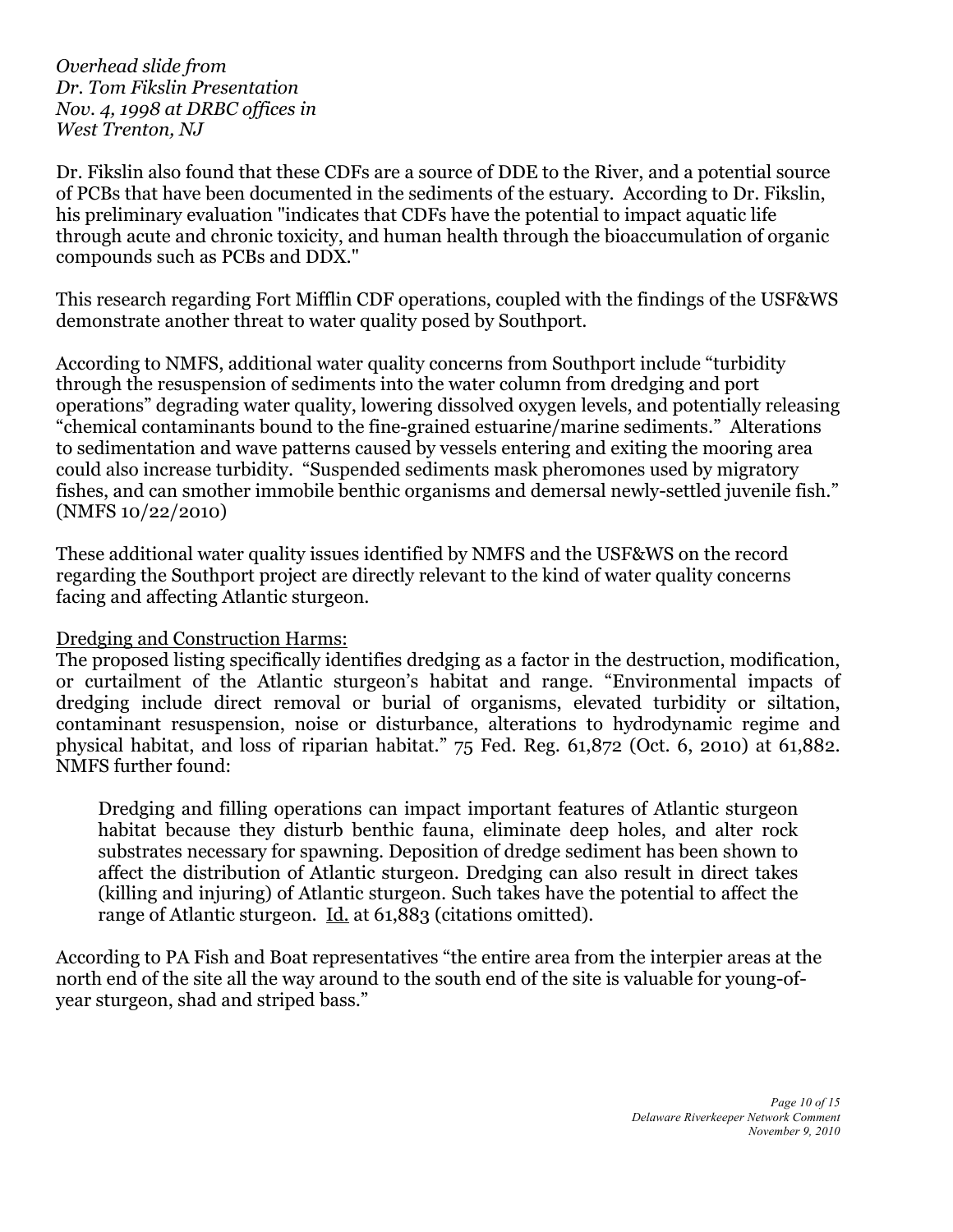NMFS, in its October 22, 2010 letter about the Southport project said "In-water construction activities can affect Shortnose and Atlantic sturgeon through direct injury or mortality, displacing species from the area, or by altering the habitat and destroying forage items."

The Southport project involves significant amounts of dredging (35 acres), filling (over 12 acres in the River), and other in water construction such as the installation of pilings, thus raising significant potential for harm to Atlantic sturgeon known to use this reach of the Delaware River Estuary.

# Harm From Vessel Strikes:

NMFS has determined vessel strikes to be a "significant threat" to the New York Bight DPS of which the Delaware population is a part. According to project supporters, Southport will result in increased vessel traffic to the Delaware River as far up as Philadelphia.<sup>2</sup> Increased vessel traffic means increased vessel strikes. The change in traffic patterns and vessel traffic on the Delaware River for Southport with both a 40 foot and a 45 foot channel were not part of any analysis for the Southport project with regard to its effects on Atlantic sturgeon.

# *Harms Posed by Airport Expansion*

The airport expansion being posed by the FAA is another River fill project, in this case the filling of 25 acres, that, according to NMFS' comments, will contribute to changes in the hydrodynamic and sedimentation patterns of the Delaware Estuary. To the extent these changes further contribute to the changes that will be inflicted by the Deepening and Southport, it becomes another addition to the cumulative affects that could impact Atlantic sturgeon.

# *Harms Posed by Crown Landing LNG*

The Crown Landing site near Logan, New Jersey is believed to have been a historic spawning ground for Atlantic Sturgeon. This reach of the River was approved by the Federal Energy Regulatory Commission for construction and operation of a Liquefied Natural Gas import terminal. Construction of an LNG facility is likely to threaten the viability of the Delaware River population of Atlantic sturgeon. Dredging for construction and maintenance will be required for this facility. In addition, it is believed the facility will receive up to 150 shipments per year. LNG carriers take on ballast water as they offload in order to maintain stability – an estimated 8 million gallons will be pumped from the River over a 10 hour period while at the berth with an additional 5 to 11 million gallons being taken on after undocking downstream of the berth area. If still used by Atlantic sturgeon, entrainment and impingement of Atlantic sturgeon larvae is foreseeable.

# *Harms Posed by Natural Gas Drilling and DRBC FFMP*

The movement of the salt line has significant ramifications for the Atlantic sturgeon in that it reduces the freshwater/habitat available for spawning. Freshwater flows added upstream in the Delaware River are important for preventing the upward migration of the salt line. Because the Deepening project will result in a movement upriver of the salt line, what effect deepening will ultimately have on the salt line and Atlantic sturgeon spawning habitat is linked with the outcome of this upriver FFMP process and the new release program for freshwater flows.

<sup>&</sup>lt;sup>2</sup> Note -- according to the NEPA documents on the Deepening Project, the Army Corps has explicitly stated that the deepened channel will not result in increased vessel traffic and so the Army Corps discounted the possibility that the Deepening Project would create increased risk to sturgeon from vessel strikes.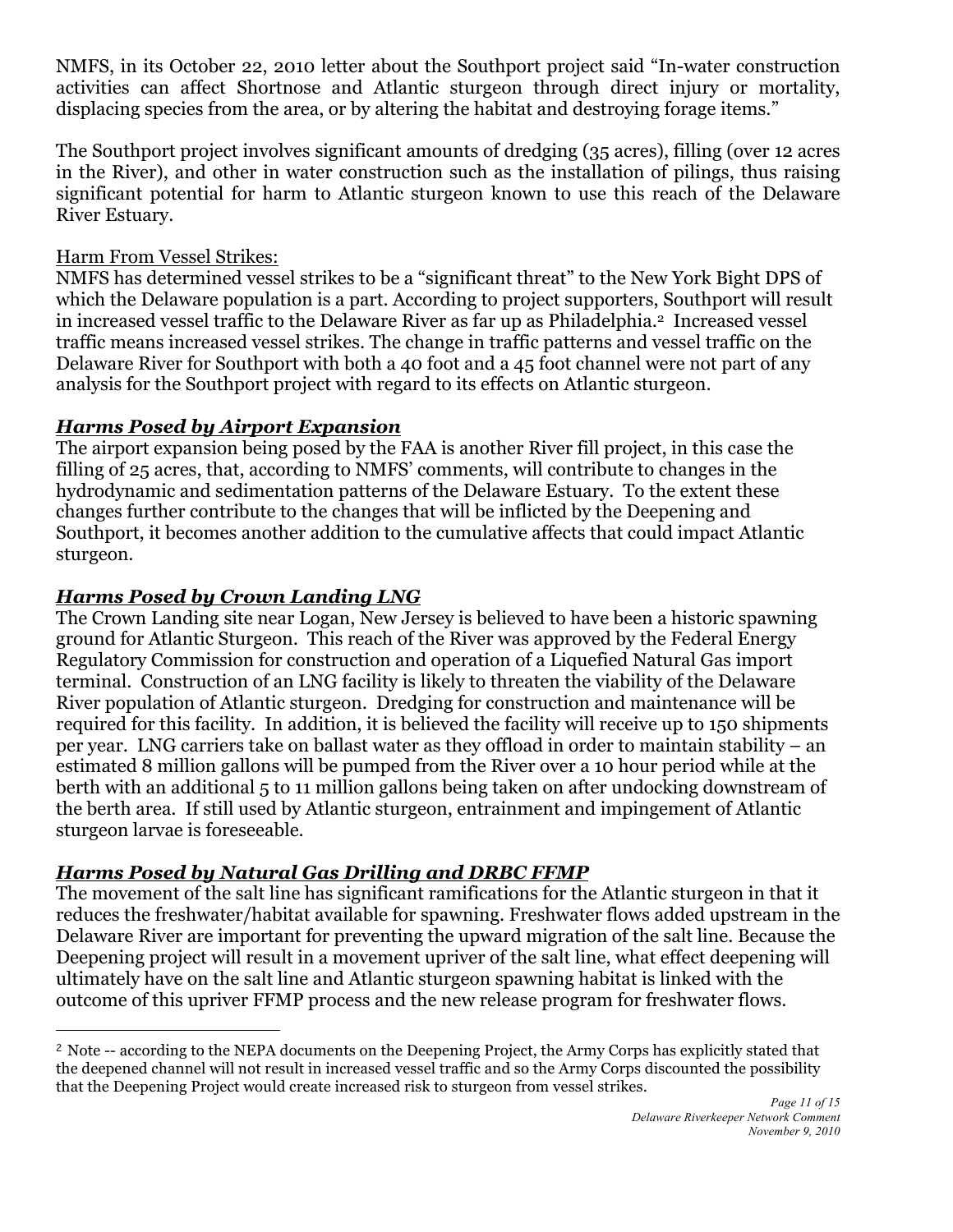In addition, at this time, there is a tremendous press from companies for new withdrawals from the River, withdrawals that are both consumptive and depletive to the River and therefore will further affect salt water intrusion and freshwater flow issues. New practices are being employed in drilling for natural gas: hydraulic fracturing and horizontal drilling. Each natural gas well, when hydraulically fractured ("fracked"), will require the use of 1 to 9 million gallons of water, an average of 4.5 million gallons, from the Delaware River system – the main stem, its tributaries, or groundwater supplies.

The DRBC estimates 10,000 as the minimum number of wells it expects to be drilled in the Delaware River basin while federal representatives recently projected 30,000 wells3. Professor Terry Engelderof Penn State University forecasts that the Marcellus will be a "super giant" of gas production4 and some industry websites project huge productivity that could mean many more wells. If the Upper and Middle Delaware Watersheds contain a "sweet spot", a gas-rich area, as some analysts believe due to the thickness and rich organic composition of the shale here, then it is reasonable to expect more gas wells than other places (more intense development), perhaps more closely spaced, and gas development will likely go on for a longer period of time if the wells are prolific.

This means that, in the foreseeable future, hundreds of millions of gallons of freshwater will be robbed from the Upper Delaware River system, affecting the volume of freshwater that enters upstream and thereby affecting the downstream movement of the salt line in yet to be determined ways. The effects of all this lost freshwater flow and what it means for the salt line and associated habitats for Atlantic sturgeon is a real and foreseeable concern and harm.

## *Cumulative impacts*

These projects individually, and cumulatively, pose a present and threatened destruction, modification and curtailment of the habitat of the Atlantic sturgeon in the Delaware River as well as the present and foreseeable risk of direct take of individual Atlantic sturgeon.

The lack of protection and consideration being given to the harms posed to the Atlantic sturgeon directly and through habitat destruction demonstrate the inadequacy of existing regulatory mechanisms for their protection.

The forward movement of these projects is a demonstration of the significant manmade factors that continue to come into existence which threaten the continued existence of the genetically unique Delaware River population of Atlantic sturgeon as well as the NY Bight population segment.

#### **Designation of Critical Habitat – Needs to Happen Immediately and Include the Full Delaware Estuary**

According to the October 6, 2010 public notice, NMFS is not now proposing critical habitat for the NY Bight, asserting further analysis is necessary for determining critical habitat.

 <sup>3</sup> http://www.house.gov/list/press/ny22\_hinchey/morenews/07232010delriverbasinstudy.html

<sup>4 &</sup>quot;Natural gas reservoir may hike U.S. output", http://www.geosc.psu.edu/~engelder/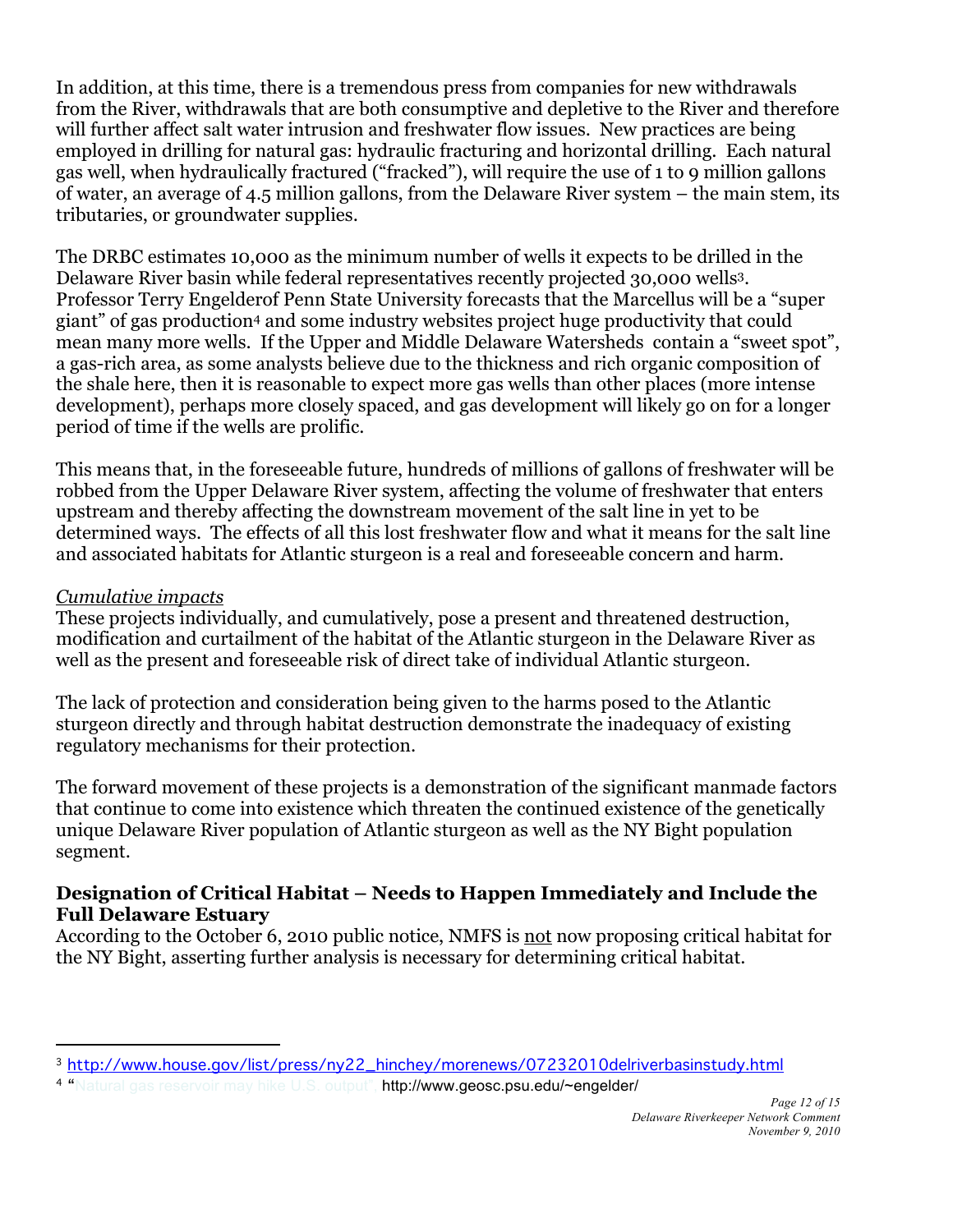To delay identification of critical habitat, on even a preliminary basis, is likely to result in irreversible harm. The projects discussed in this comment will do irreparable harm to habitat important for the survival and eventual recovery of Atlantic Sturgeon.

The Delaware Riverkeeper Network suggests that there is enough information, currently available on the record, to make at least a preliminary designation of critical habitat.

During the summer months juveniles concentrate in three main areas, it is believed, Artificial Island (RM 89), Cherry Island Flats (RM 110) and the Marcus Hook Anchorage (RM 125).

Spawning requires freshwater and a hardbottom substrate. Research is indicating that suitable spawning habitat may exist between Marcus Hook and Tinicum Island and also between Marcus Hook and Trenton. Increased saltwater intrusion resulting from deepening the river would continue to reduce the amount of habitat available to the Atlantic Sturgeon.

In 2008, Marcus Hook was found to be a favored spot of summering juveniles. According to the NJ Division of Fish & Wildlife "The spawning area for Atlantic sturgeon … may well be the rock outcropping at Marcus Hook that will have to be blasted" as part of the deepening project. *(NJDEP Briefing, Delaware River Main Channel Deepening Project, Supplemental Environmental Impact Statement (SEIS) Information, January 2007.)* In addition, science continues to emerge about the use of this reach of the River for spawning, young of year and other life stages.

Dredging in the upper portions of the River near Philadelphia is considered detrimental to the successful spawning of the Atlantic sturgeon in the Delaware – this is not just because of the act of dredging but also because of the degradation of spawning habitat.

Scientific study (including as demonstrated by the research and other documents submitted as part of this comment) on the Delaware River population of Atlantic sturgeon show that the entire Delaware Estuary provides important habitat, with the upper reaches of the estuary providing important spawning grounds and lower reaches important habitat for a mix of life stages. Thus, in order to ensure protection of the Atlantic sturgeon the Delaware River, the entire Estuary should be designated as critical habitat, only opening the door to a reduction in this designation if new information becomes available justifying it.

#### **In sum: the Delaware Riverkeeper Network believes that the best available scientific and other data available on the Atlantic sturgeon in the Delaware River as well as the projects with a federal nexus necessitates:**

- $\checkmark$  The Delaware River population, which has its own genetic haplotype (A5) and is estimated to have fewer than 300 spawning adults and maybe even fewer than 100 spawning adults, should be identified as its own Distinct Population Segment and be granted endangered species status.
- $\checkmark$  If the Delaware River population is not listed as its own distinct DPS then it should be listed as endangered as part of the NY Bight DPS.
- $\checkmark$  Listing of the Delaware River population, whether as its own DPS or as part of the NY Bight, should be done on an emergency basis and immediately, at a minimum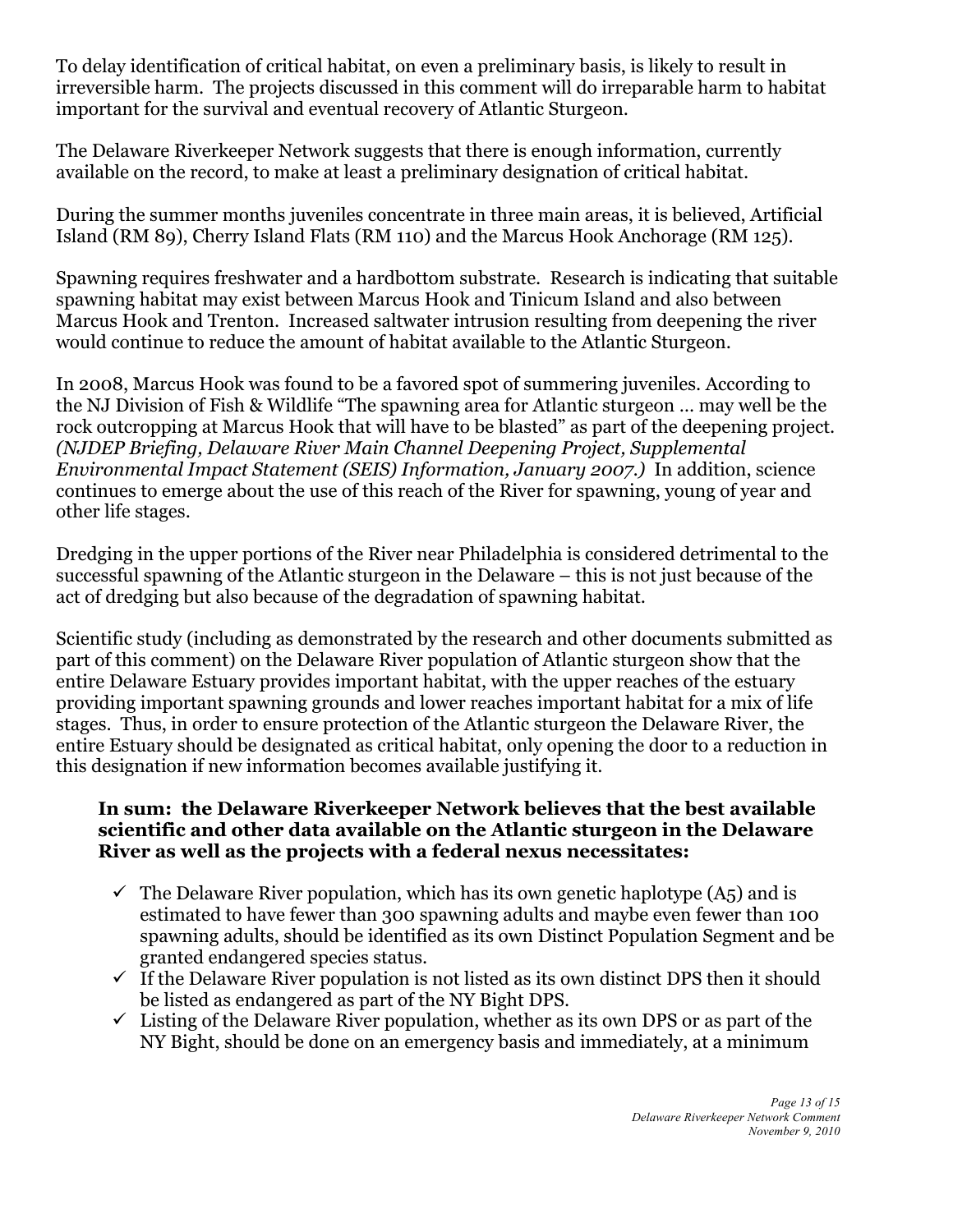before the end of January, 2011 when permitting decisions for the Delaware deepening are planned for completion.

 $\checkmark$  That the listing decision include designation of the Delaware Estuary as critical habitat with the potential for future refinement based on new information that is received.

Thank you for your careful consideration and fast action on this matter,

Maya K. van Rossum the Delaware Riverkeeper

## Attachments:

- $\checkmark$  Grunwald, Maceda, Waldman, Stabile, Wirgin. Conservation of Atlantic Sturgeon *Acipenser oxyrinchus oxyrinchus:* delineation of stock structure and distinct population segments, Printed Springer Science+Business Media, B.V. 2007.
- $\checkmark$  Wirgin, Grunwald, Stabile, Waldman. Genetic Evidence for Relict Atlantic Sturgeon Stocks along the Mid-Atlantic Coast of the USA. North American Journal of Fisheries Management, 27:1214-1229, 2007.
- Matthew Fisher, DNREC, *Atlantic Sturgeon Progress Report, State Wildlife Grant, Project T-4-1*, December 2009.
- $\checkmark$  DRBC, Delaware River State of the Basin Report, 2008
- $\checkmark$  NJDEP Briefing, Delaware River Main Channel Deepening Project, Supplemental Environmental Impact Statement (SEIS) Information, January 2007
- $\checkmark$  Correspondence Delaware River Basin Commission to US Army Corps, December 31, 2008
- *Effects of hypoxia and temperature on survival, growth, and respiration of juvenile Atlantic sturgeon, Acipenser oxyrinchus, by David Secor and Troy Gunderson, Center of Environmental and Estuarine studies, the University of Maryland system. October 1997.)*
- $\checkmark$  Simpson & Fox, Delaware State University Department of Agriculture and Natural Resources, *Atlantic Sturgeon in the Delaware River: Contemporary Population Status and Identification of Spawning Areas*, no yr given
- Review of Atlantic Sturgeon (acipenser oxyrinchus oxyrinchus) Prepared by the Atlantic Sturgeon Status Review Team for the National Marine Fisheries Service National Oceanic and Atmospheric Administration
- $\checkmark$  DiLorenzo et al, Dredging Impacts on Delaware Estuary Tides, Estuarine and Coastal Modeling III, Proceedings of the 3rd International Conference, Sept 1993